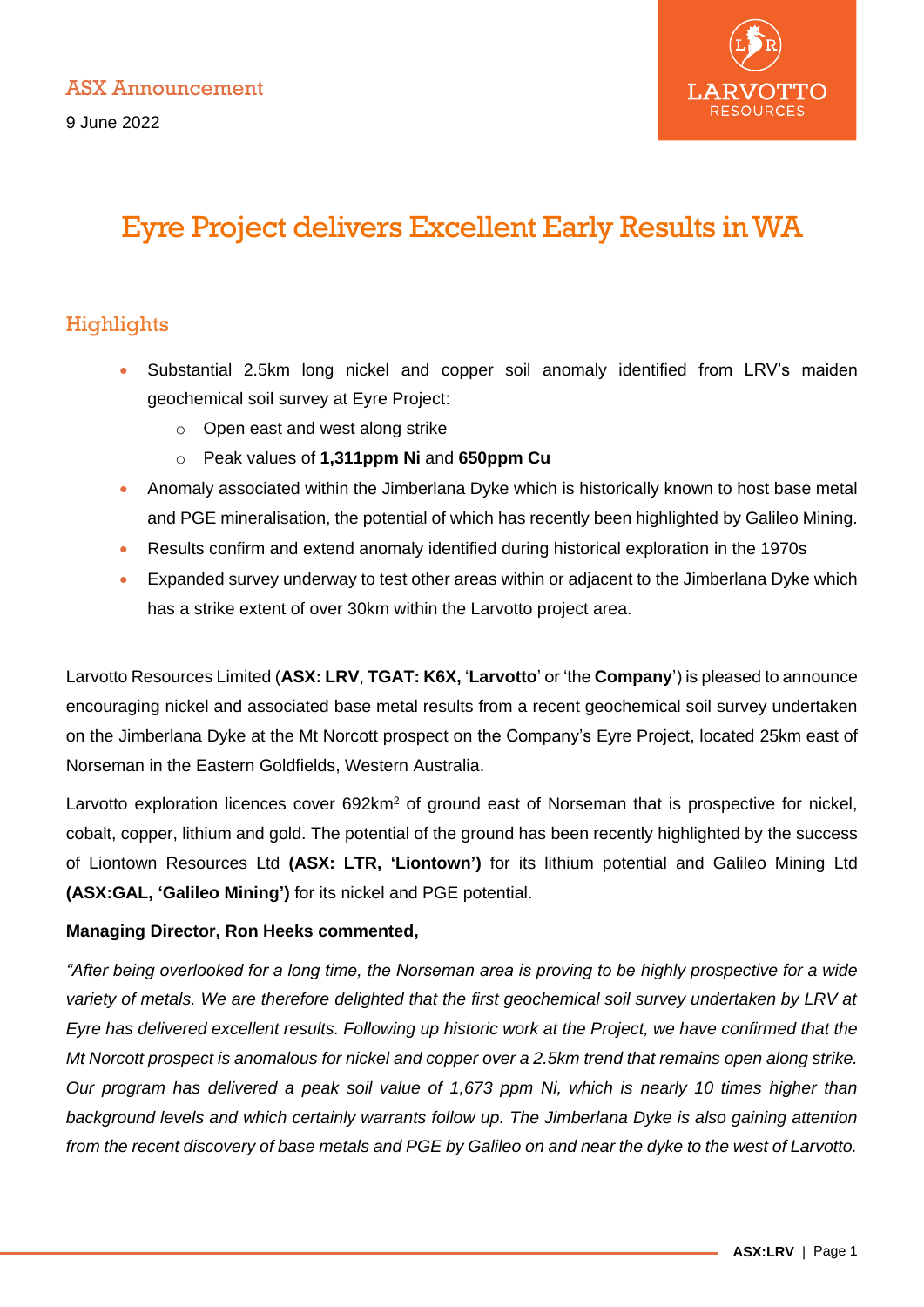*"The next step at Eyre is to further define the length extent of the anomaly and undertake geophysics to determine the vertical extent. With these results as well as the interest in nearby base metal and PGE projects, we look forward to announcing further positive results from this poorly explored region of the WA Goldfields as we progress our work programs."* 

The survey location is 25km east of Norseman in the Eastern Goldfields, WA. The area has historically been largely unexplored, but recently is becoming a focus for numerous companies after the discovery of nickel, lithium and platinum group elements (PGE) in the region. The Eyre Project covers 692km<sup>2</sup> and straddles the Eyre Highway and a major geological feature, the Jimberlana Dyke, as shown in Figure 1.

The Jimberlana Dyke is a large mafic intrusive body that is up to 2.5km in width and has been referred to as analogous to the Great Dyke in Rhodesia by Western Mining Corporation who explored the area in the 1960s and early 1970s and again from 1985 to the late 1980s. Newmont also explored the Mt Norcott area and confirmed the concentration of Ni-Cu-PGE sulphides at the top of a norite rock unit within the Dyke.



*Figure 1 Eyre location map and soil geochemistry survey location*

The aim of the soil program was to confirm historic results undertaken when field survey control was not as simple and rigorous as modern methods. Results from Larvotto's survey have confirmed a strong Ni anomaly, but also highlighted the previous work was miss-plotted by several hundred metres. The Larvotto anomaly has extended previous work and it is now over 2.5km long, remaining open to the east and west. The contoured geochemistry results from the survey are shown for nickel (Figure 2) and copper (Figure 3). The nickel contours are shown overlying regional airborne magnetics that clearly highlight the east –

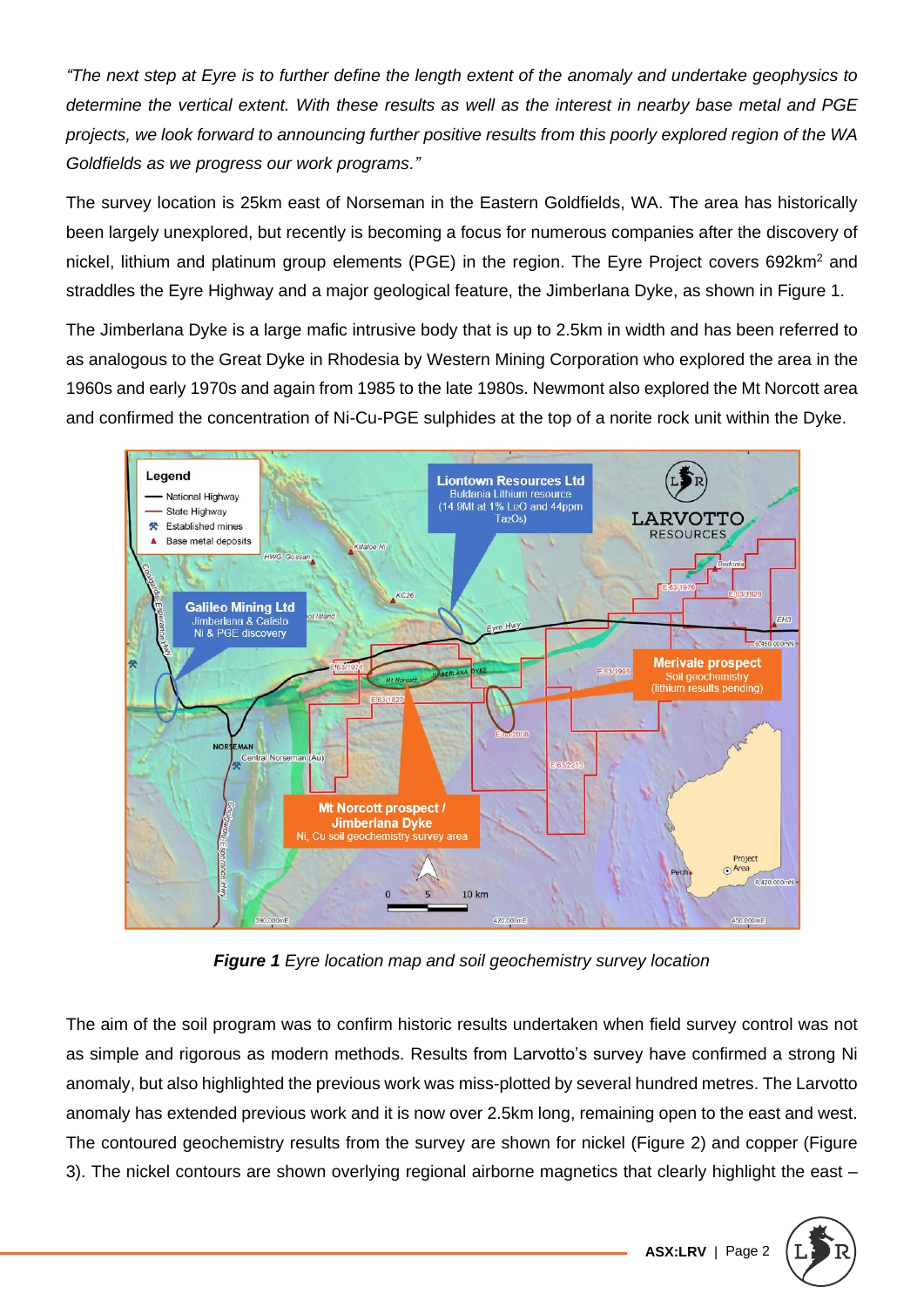west nature of the Jimberlana Dyke. Being younger than the surrounding rocks, the dyke cuts through regional geology. The copper geochemical contours are shown over the regional geology which shows the association with norite rock units.



*Figure 2 Nickel geochemical contours over airborne magnetics*



*Figure 3 Copper geochemical contours shown over regional geology*



**ASX:LRV** | Page 3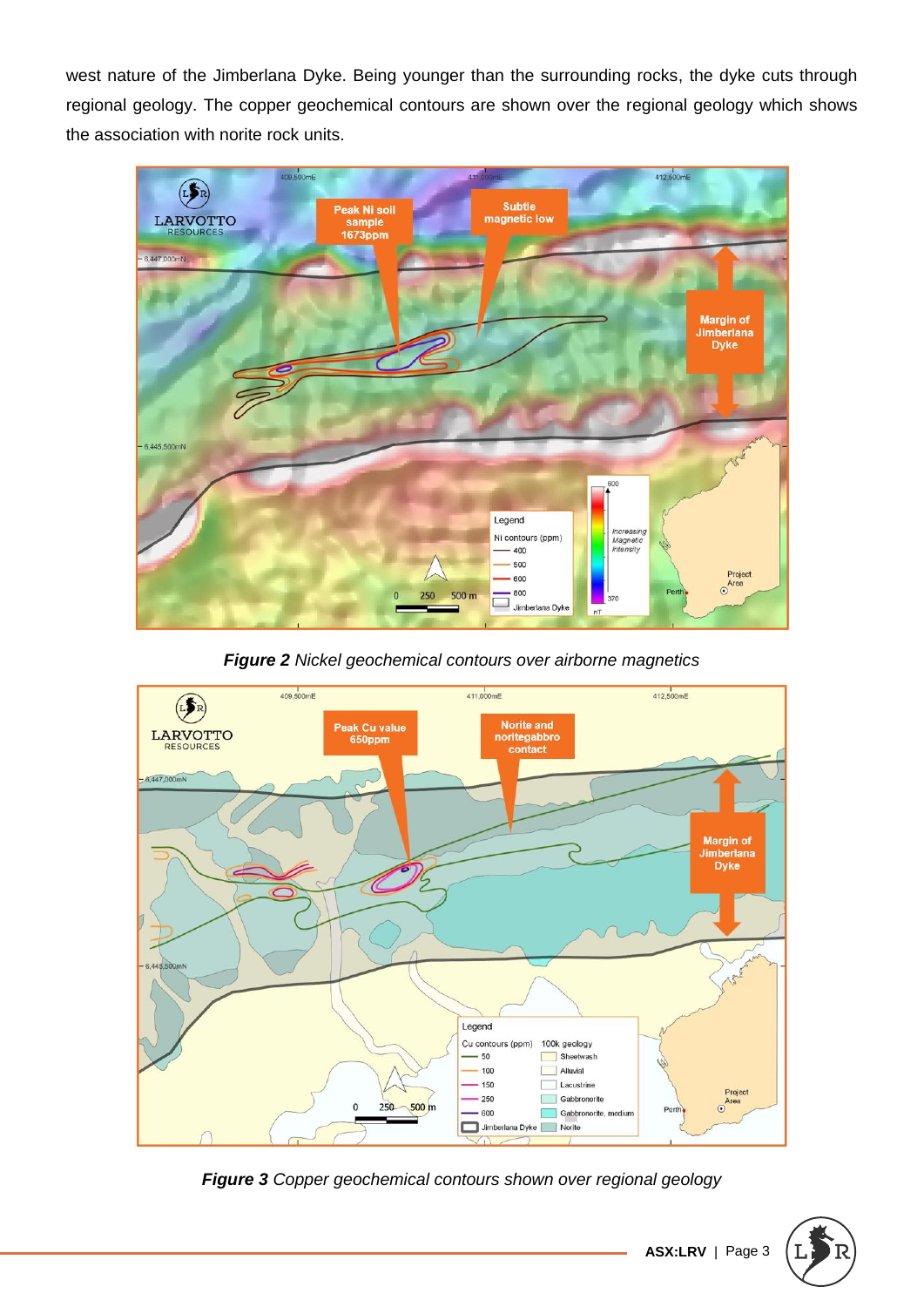Field mapping confirmed the anomaly is associated with a norite and noritegabbro contact located centrally within the Jimberlana Dyke. Significantly, norite occurs with gabbro and other mafic to ultramafic rocks in layered intrusions which are often associated with platinum orebodies, such as in the Bushveld Igneous Complex in South Africa

The peak nickel soil values, which are 10 times the background levels are also associated with a subtle magnetic low within the dyke, evident in Figure 2.

# Geochemical survey

The geochemistry program collected near surface soil samples. Average sample collection depth was 15cm. Samples were sieved to minus 1.6mm and compressed into pucks for analysis by SciAps Portable Xray fluorescence (pXRF). Standards, blanks and repeat samples were included for quality control.

Sample spacing was on north – south orientated lines, nominally 240m apart with sample points every 40m along the lines. Some lines were not sampled where obvious transported soils associated with creeks or flood areas were evident. Field work was supervised by members of the Ngadju Native Title Aboriginal Corporation, who are the local custodians of the land on which the survey was undertaken (Figure 4). Larvotto appreciates their assistance with undertaking the survey.



*Figure 4: NNTAC staff with LRV MD Mr Ron Heeks, geochemical sampling near pegmatite outcrop*

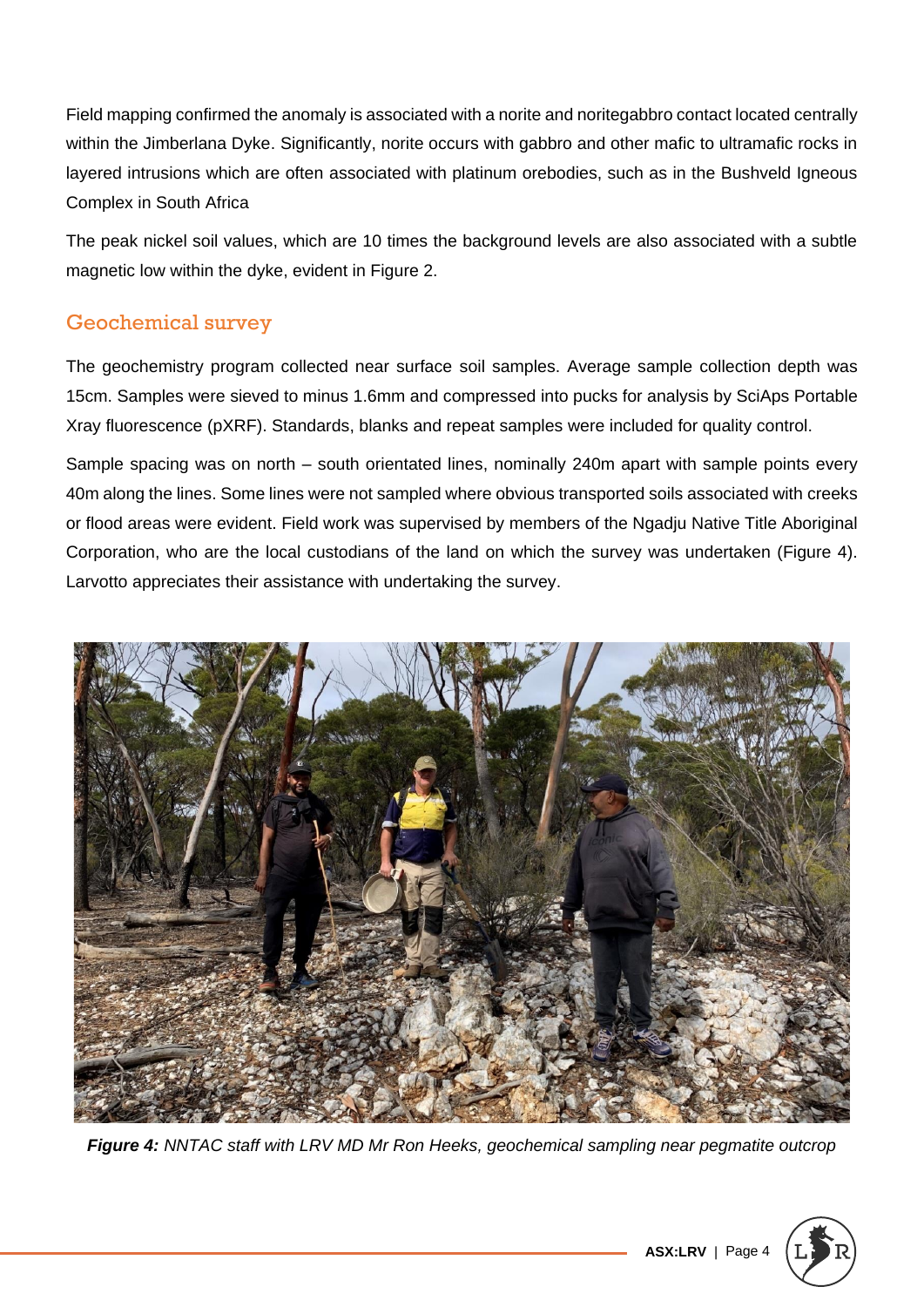Larvotto is currently expanding the area of the survey with a larger geochemistry program to determine the lateral extent of the anomaly and test other areas within and adjacent to the Jimberlana Dyke. In the vicinity of the current anomaly, an electromagnetic (EM) geophysical survey will be undertaken to test below the anomaly for sulphide mineralisation.

Concurrent to this survey, a lithium geochemistry survey was undertaken over the Merivale prospect. Due to long delays in laboratory analysis, results are still pending.

### **Released on the authority of the Managing Director & CEO, Ron Heeks.**

# Competent Persons Statement

The information in this presentation that relates to exploration results is based on information compiled by Mr Ron Heeks, who is a Member of the Australasian Institute of Mining and Metallurgy and who is Managing Director of Larvotto Resources Limited. Mr Heeks has sufficient experience which is relevant to the style of mineralisation and type of deposit under consideration, and to the activity which he is undertaking, to qualify as a Competent Person as defined in the 2012 Edition of the 'Australasian Code for Reporting of Exploration Results, Mineral Resources and Ore Reserves'. Mr Heeks consents to the inclusion in the release of the matters based on his information in the form and context in which it appears. The Company is not aware of any new information or data that materially affects the information included in this presentation. All material assumptions and technical parameters underpinning the estimates in the Announcements referred to continue to apply and have not materially changed.

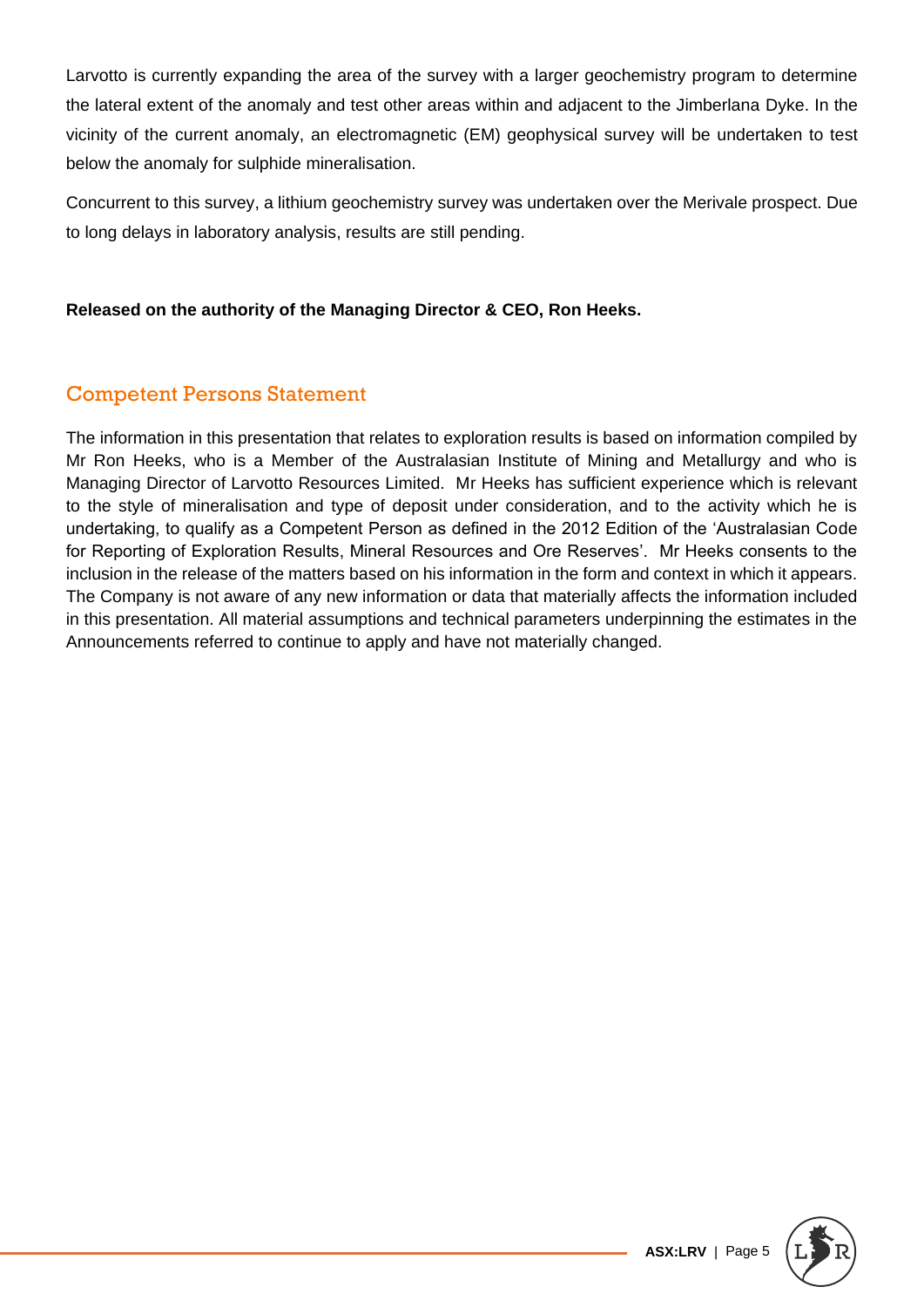### About Larvotto Resources Ltd

Larvotto Resources Limited (ASX:LRV) is actively exploring its portfolio of projects including the large Mt Isa copper, gold, and cobalt project adjacent to Mt Isa townsite in Queensland, an exciting gold exploration project at Ohakuri in New Zealand's North Island and the Eyre multi-metals and lithium project located some 30km east of Norseman in Western Australia. Larvotto's board is a mix of experienced explorers and corporate financiers. Visit www.larvottoresources.com for further information.

### JORC Reporting of Historic Exploration Results

Full location data on the historical drill holes as well as details of any previous exploration activities and results, and JORC Tables 1 and 2 (Sampling Techniques and Data and Reporting of Exploration Results) according to the JORC Code 2012 Edition were included at Annexure A of the Company's Prospectus dated 18 October 2021. The Company confirms that it is not aware of any new information or data that materially affects the information included within the Prospectus dated 18 October 2021.

### Forward Looking Statements

Any forward-looking information contained in this news release is made as of the date of this news release. Except as required under applicable securities legislation, Larvotto does not intend, and does not assume any obligation, to update this forward-looking information. Any forward-looking information contained in this news release is based on numerous assumptions and is subject to all of the risks and uncertainties inherent in the Company's business, including risks inherent in resource exploration and development. As a result, actual results may vary materially from those described in the forward-looking information. Readers are cautioned not to place undue reliance on forward looking information due to the inherent uncertainty thereof.



#### LARVOTTO RESOURCES LIMITED

ABN 16 645 596 238 **ASX: LRV**

136 Stirling Highway, Nedlands, WA 6009 PO Box 496, Claremont, WA 6910 +61 (8) 6373 0112 info@larvottoresources.com

**www.larvottoresources.com**

#### DIRECTORS

**Mr Mark Tomlinson**  Non-Executive Chairman

**Mr Ron Heeks**  Managing Director

**Ms Anna Nahajski-Staples**  Non-Executive Director

**Ms Suzanne Irwin**  Company Secretary

#### PROJECTS

**Mt Isa Au, Cu, Co** Mt Isa, QLD

**Ohakuri Au** New Zealand

**Eyre Ni, Au, PGE, Li** Norseman, WA

#### FOLLOW US

**y** in

### **CONTACT**

For further information, please contact:

**Mr Ron Heeks**

Managing Director

+61 (8) 6373 0112

info@larvottoresources.com

### **Victoria Humphries**

Media and investor enquiries victoria@nwrcommunications.com.au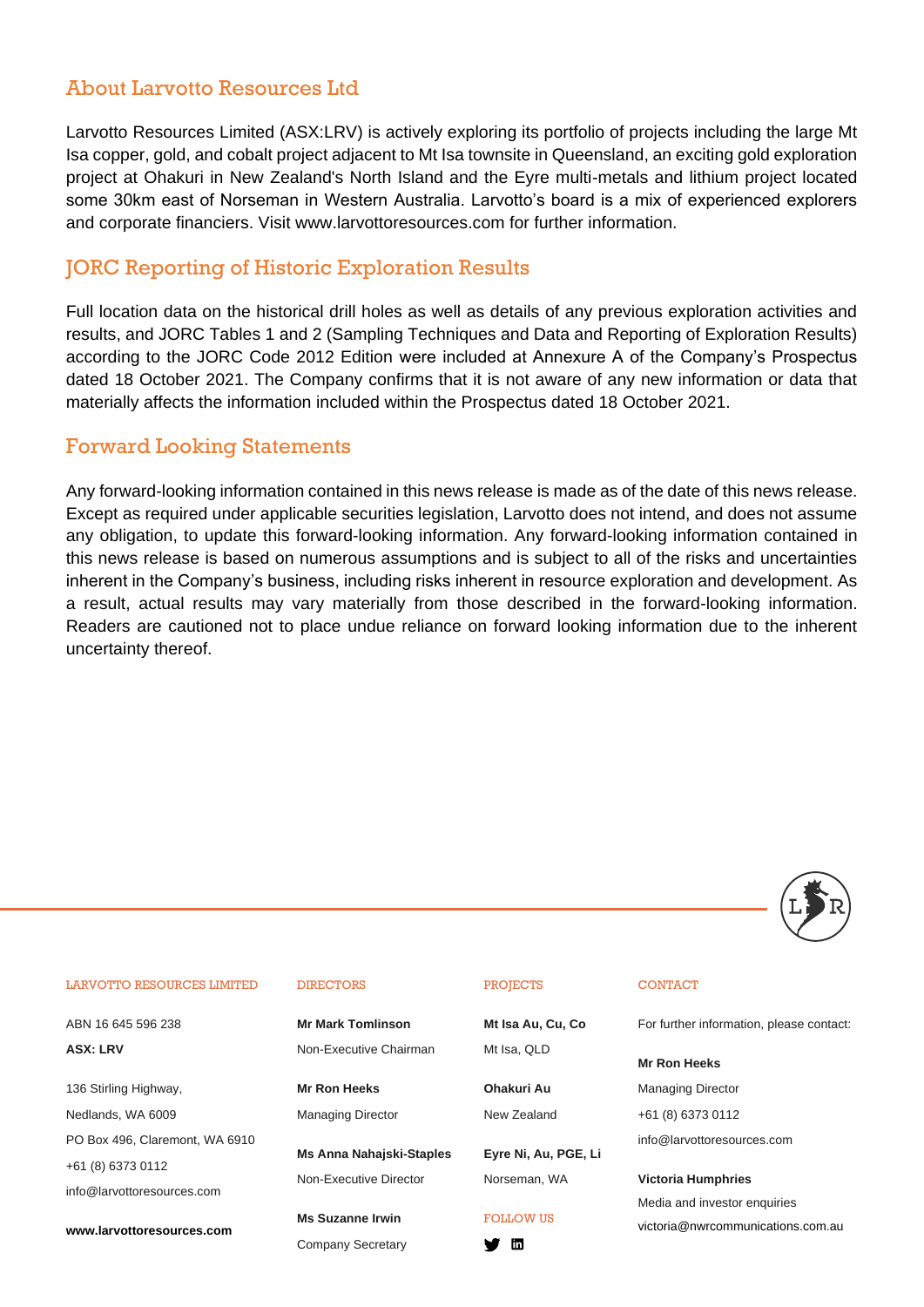# JORC Code, 2012 Edition – Table 1

# **Section 1 Sampling Techniques and Data**

(Criteria in this section apply to all succeeding sections.)

| <b>Criteria</b>                                   | <b>JORC Code explanation</b>                                                                                                                                                                                                                                                                                                                                                                                                                                                                                                                                                                                    | <b>Commentary</b>                                                                                                                                                                                                                                                                                                     |
|---------------------------------------------------|-----------------------------------------------------------------------------------------------------------------------------------------------------------------------------------------------------------------------------------------------------------------------------------------------------------------------------------------------------------------------------------------------------------------------------------------------------------------------------------------------------------------------------------------------------------------------------------------------------------------|-----------------------------------------------------------------------------------------------------------------------------------------------------------------------------------------------------------------------------------------------------------------------------------------------------------------------|
| Sampling techniques                               | Nature and quality of sampling (eg cut channels,<br>$\bullet$<br>random chips, or specific specialised industry<br>standard measurement tools appropriate to the<br>minerals under investigation, such as down hole<br>gamma sondes, or handheld XRF instruments, etc).<br>These examples should not be taken as limiting the<br>broad meaning of sampling.<br>Include reference to measures taken to ensure<br>sample representivity and the appropriate calibration<br>of any measurement tools or systems used.<br>Aspects of the determination of mineralisation that are<br>Material to the Public Report. | Surface sampling was undertaken as reported in the<br>body of the report.<br>The majority of the samples were soil samples taken<br>from the B horizon using handheld tools.<br>The samples were sieved to -2mm and placed in kraft<br>paper sample bags. Approximately 300g of material<br>was collected per sample. |
| Drilling techniques                               | Drill type (eg core, reverse circulation, open-hole<br>$\bullet$<br>hammer, rotary air blast, auger, Bangka, sonic, etc)<br>and details.                                                                                                                                                                                                                                                                                                                                                                                                                                                                        | No drilling was undertaking during this phase of<br>$\bullet$<br>exploration.                                                                                                                                                                                                                                         |
| Drill sample recovery                             | Method of recording and assessing core and chip<br>$\bullet$<br>sample recoveries and results assessed.                                                                                                                                                                                                                                                                                                                                                                                                                                                                                                         | No drilling was undertaking during this phase of<br>$\bullet$<br>exploration.                                                                                                                                                                                                                                         |
| Logging                                           | Whether core and chip samples have been<br>$\bullet$<br>geologically and geotechnically logged to a level of<br>detail to support appropriate Mineral Resource<br>estimation, mining studies and metallurgical studies.                                                                                                                                                                                                                                                                                                                                                                                         | Samples were logged for colour and type (residual vs<br>$\bullet$<br>transported). Basic geological observations were<br>recorded.                                                                                                                                                                                    |
| Sub-sampling techniques and<br>sample preparation | For all sample types, the nature, quality and<br>$\bullet$<br>appropriateness of the sample preparation technique.                                                                                                                                                                                                                                                                                                                                                                                                                                                                                              | The samples were sieved to -2mm and pressed into<br>1cm diameter pellets.                                                                                                                                                                                                                                             |

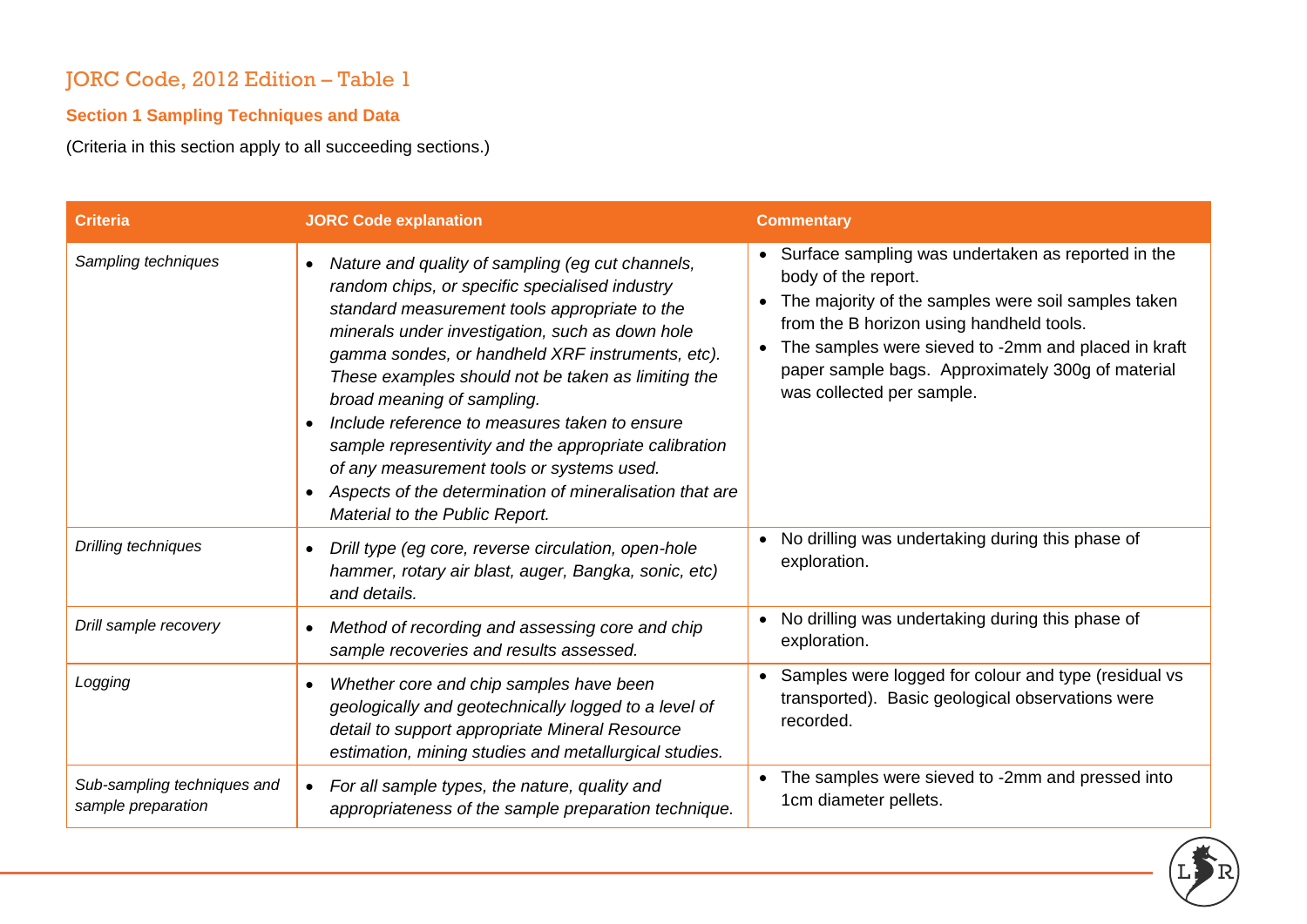| <b>Criteria</b>                               | <b>JORC Code explanation</b>                                                                                                                                                                                                                                                                                                                                                                 | <b>Commentary</b>                                                                                                                                                                                                                                                                                                                                                                                                                                                                                                                                                             |
|-----------------------------------------------|----------------------------------------------------------------------------------------------------------------------------------------------------------------------------------------------------------------------------------------------------------------------------------------------------------------------------------------------------------------------------------------------|-------------------------------------------------------------------------------------------------------------------------------------------------------------------------------------------------------------------------------------------------------------------------------------------------------------------------------------------------------------------------------------------------------------------------------------------------------------------------------------------------------------------------------------------------------------------------------|
| Quality of assay data and<br>laboratory tests | The nature, quality and appropriateness of the<br>$\bullet$<br>assaying and laboratory procedures used and<br>whether the technique is considered partial or total.<br>Nature of quality control procedures adopted (eg<br>standards, blanks, duplicates, external laboratory<br>checks) and whether acceptable levels of accuracy (ie<br>lack of bias) and precision have been established. | pXRF readings were conducted on a pressed pellet of<br>the soil samples using the SciAps portable XRF<br>analyser. pXRF measurements are a direct elemental<br>analysis on the surface of the sample with high<br>sensitivity to the element.<br>Each soil pellet sample was analysed a minimum of 3<br>times and the results averaged. The soil samples are<br>non-homogenous and the results are semi-quantitative<br>and are deemed to only provide an indication of the<br>degree of base metal mineralisation. Standard quality<br>control procedures were put in place. |
| Verification of sampling and<br>assaying      | The verification of significant intersections by either<br>$\bullet$<br>independent or alternative company personnel.<br>Documentation of primary data, data entry<br>procedures, data verification, data storage (physical<br>and electronic) protocols.<br>Discuss any adjustment to assay data.                                                                                           | No independent verification of results has been<br>undertaken at this stage.<br>No adjustment to assay data has been undertaken.                                                                                                                                                                                                                                                                                                                                                                                                                                              |
| Location of data points                       | • Accuracy and quality of surveys used to locate drill<br>holes (collar and down-hole surveys), trenches, mine<br>workings and other locations used in Mineral<br>Resource estimation.                                                                                                                                                                                                       | The surface samples were located with a handheld<br>$\bullet$<br>GPS and recorded in a dedicated field data logger.<br>E63/1827 was specifically focused on base metal<br>results. E63/2008 was focus on base metals and<br>lithium group metals. Only results for base metals by<br>XRF from E63/1827 are currently available. Lithium<br>results are not yet available due to laboratory delay and<br>will be reported at a later date.                                                                                                                                     |
| Data spacing and distribution                 | Data spacing for reporting of Exploration Results.<br>$\bullet$<br>Whether the data spacing and distribution is sufficient<br>to establish the degree of geological and grade<br>continuity appropriate for the Mineral Resource and                                                                                                                                                         | The surface sample spacing was nominally 40 and 80<br>metres along the lines and 160 and 320 metres which<br>is considered appropriate at this early stage of<br>exploration.                                                                                                                                                                                                                                                                                                                                                                                                 |

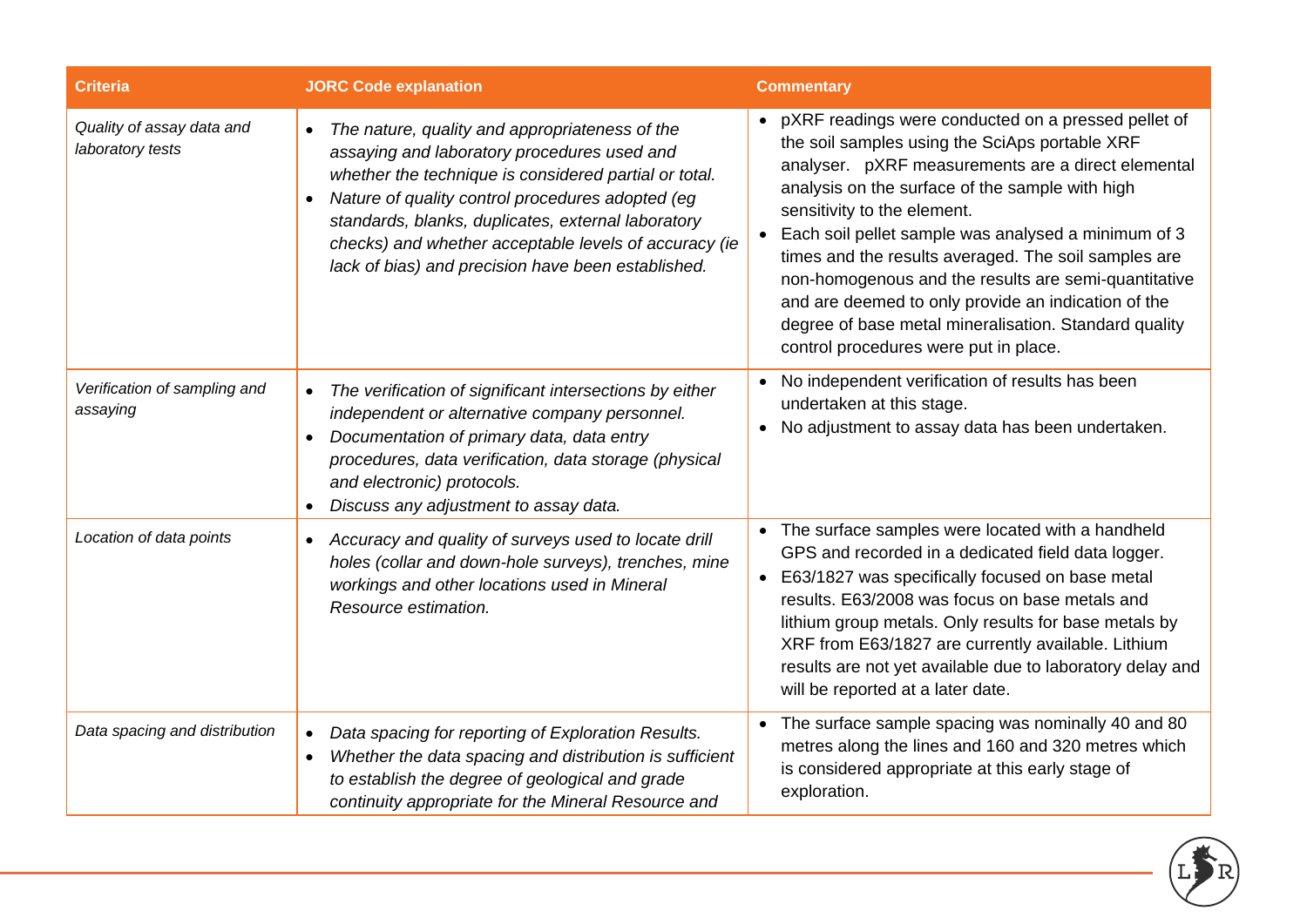| <b>Criteria</b>                                            | <b>JORC Code explanation</b>                                                                                                                                        | <b>Commentary</b>                                                                                                                   |
|------------------------------------------------------------|---------------------------------------------------------------------------------------------------------------------------------------------------------------------|-------------------------------------------------------------------------------------------------------------------------------------|
|                                                            | Ore Reserve estimation procedure(s) and<br>classifications applied.<br>Whether sample compositing has been applied.                                                 |                                                                                                                                     |
| Orientation of data in relation<br>to geological structure | Whether the orientation of sampling achieves<br>unbiased sampling of possible structures and the<br>extent to which this is known, considering the deposit<br>type. | Sampling was generally taken along north-south lines,<br>which is approximately perpendicular to the strike of the<br>stratigraphy. |
| Sample security                                            | The measures taken to ensure sample security.                                                                                                                       | No specific security measures were undertaken, apart<br>from normal industry procedures.                                            |
| Audits or reviews                                          | The results of any audits or reviews of sampling<br>techniques and data.                                                                                            | Given the early stage of the exploration results, no<br>audits or reviews have been undertaken.                                     |

# **Section 2 Reporting of Exploration Results**

(Criteria listed in the preceding section also apply to this section.)

| <b>Criteria</b>                            | <b>JORC Code explanation</b>                                                                                                                                                                                                                                                                                                                                                                                                                  | <b>Commentary</b>                                                                                                                                                                                                                                                                                  |
|--------------------------------------------|-----------------------------------------------------------------------------------------------------------------------------------------------------------------------------------------------------------------------------------------------------------------------------------------------------------------------------------------------------------------------------------------------------------------------------------------------|----------------------------------------------------------------------------------------------------------------------------------------------------------------------------------------------------------------------------------------------------------------------------------------------------|
| Mineral tenement and land<br>tenure status | Type, reference name/number, location and<br>ownership including agreements or material issues<br>with third parties such as joint ventures, partnerships,<br>overriding royalties, native title interests, historical<br>sites, wilderness or national park and environmental<br>settings.<br>The security of the tenure held at the time of reporting<br>along with any known impediments to obtaining a<br>licence to operate in the area. | The project area locations are shown on Figure 2 and 3<br>of this report and described in the body of the report.<br>The tenure is considered to be secure. It is held 100%<br>under Exploration Licence E63/1827 and 2008, by Eyre<br>Resources Pty Ltd a wholly owned subsidiary of<br>Larvotto. |
| Exploration done by other<br>parties       | Acknowledgment and appraisal of exploration by<br>other parties.                                                                                                                                                                                                                                                                                                                                                                              | Previous exploration was conducted on the project by<br>Western Mining Corporation in the 1960's and 70's with<br>a limited geochemistry program and several diamond                                                                                                                               |

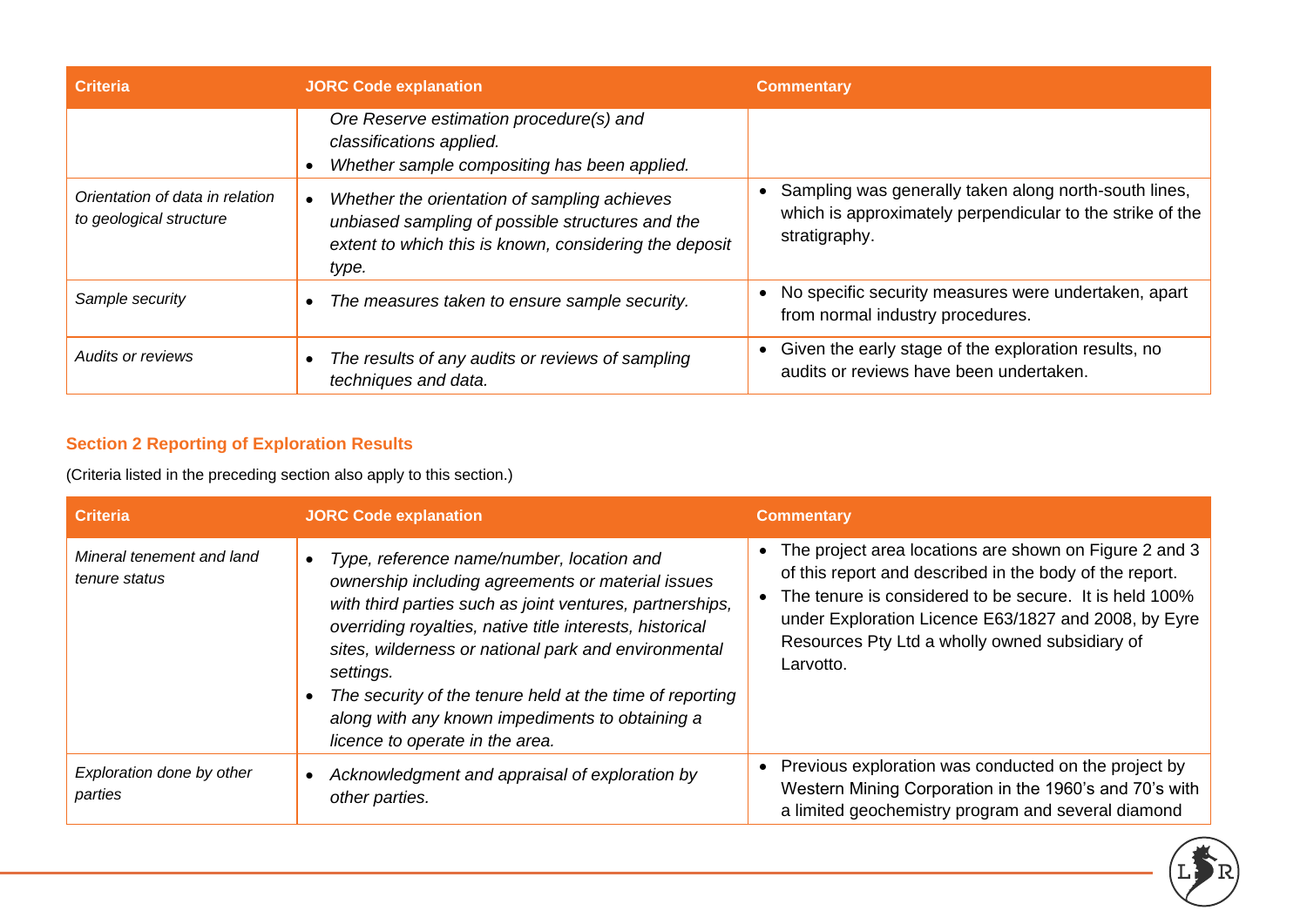| <b>Criteria</b>          | <b>JORC Code explanation</b>                                                                                                                                                                                                                                                                                                                                                                                                                                                                                  | <b>Commentary</b>                                                                                                                                                                                                                                                                                        |
|--------------------------|---------------------------------------------------------------------------------------------------------------------------------------------------------------------------------------------------------------------------------------------------------------------------------------------------------------------------------------------------------------------------------------------------------------------------------------------------------------------------------------------------------------|----------------------------------------------------------------------------------------------------------------------------------------------------------------------------------------------------------------------------------------------------------------------------------------------------------|
|                          |                                                                                                                                                                                                                                                                                                                                                                                                                                                                                                               | drill holes. Anomalous copper was identified in the<br>drilling over an intersection of several feet. Newmont<br>Exploration undertook further geochemistry on a limited<br>area around Mt Norcott in the 1980's. Details are<br>contained withing the Larvotto Resources' prospectus<br>dated Nov 2021. |
| Geology                  | Deposit type, geological setting and style of<br>mineralization.                                                                                                                                                                                                                                                                                                                                                                                                                                              | Within the Mt Norcott prospect, the Company is<br>seeking base metals particularly Ni and PGE metals<br>that may be associated.<br>Within the project area the Company is exploring for<br>base metals gold and lithium.                                                                                 |
| Drill hole Information   | A summary of all information material to the<br>$\bullet$<br>understanding of the exploration results including a<br>tabulation of the following information for all Material<br>drill holes:<br>Easting and northing of the drill hole collar; elevation or RL<br>$\bullet$<br>(Reduced Level - elevation above sea level in metres) of<br>the drill hole collar; dip and azimuth of the hole; down hole<br>length and interception depth; hole length.                                                      | No drilling was undertaken during this early phase of<br>exploration.                                                                                                                                                                                                                                    |
| Data aggregation methods | In reporting Exploration Results, weighting averaging<br>$\bullet$<br>techniques, maximum and/or minimum grade<br>truncations (eg cutting of high grades) and cut-off<br>grades are usually Material and should be stated.<br>Where aggregate intercepts incorporate short lengths<br>$\bullet$<br>of high grade results and longer lengths of low grade<br>results, the procedure used for such aggregation<br>should be stated and some typical examples of such<br>aggregations should be shown in detail. | No data aggregation was undertaken for this initial<br>phase of exploration.                                                                                                                                                                                                                             |